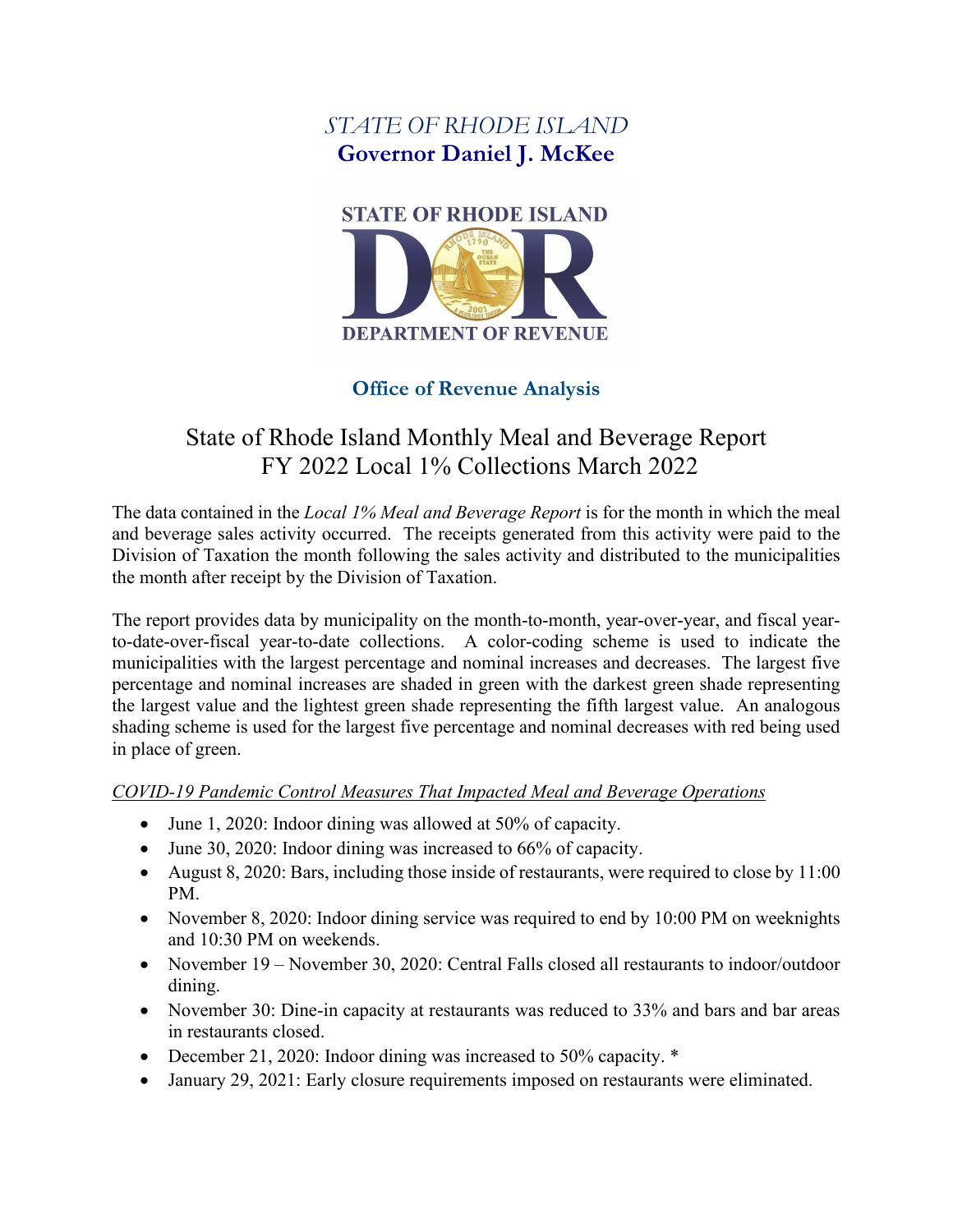- February 12, 2021: Bar areas reopened, with a maximum of four people per party and six feet of spacing between parties, or three feet of spacing between parties with barriers. Guests were limited to 90-minute reservations and bars must close by 11:00 PM. \*
- March 5, 2021: Dine-in capacity at restaurants was increased from 50% to 66%.  $*$
- March 12, 2021: Reopening guidance clarified that restaurant capacity at 66% still required six feet of distance between tables. Bar areas were allowed to remain open until 12:00 AM if customers had been seated and ordered food by 11:00 PM.
- March 19, 2021: Outdoor dining was allowed at up to 100% of the restaurant's seating capacity. Indoor dining capacity at restaurants was increased to 75%.
- May 7, 2021: The indoor capacity limit for restaurants and bars increased to 80% capacity and three feet of spacing. Restaurants and bars may increase capacity to 100% for outdoor dining areas, also with three feet of spacing between tables. Bar areas must still maintain seated only service with plexiglass required. \*
- May 21, 2021: All restaurants and bars were allowed to open to full capacity with no social distancing requirements between patrons, except for nightclubs who may operate at 50% of regular capacity unless all patrons are fully vaccinated. Bar areas may resume standing service with no plexiglass required. \*
- June 18, 2021: Restrictions on live indoor performances, indoor hookah, and nightclubs were lifted.

\* These restrictions do not impact the tax collections contained in this report.

The findings of the March 2022 Local 1% Meal and Beverage Tax Collections Report on a statewide basis are summarized in the table below:

| <b>Period of Comparison</b> | <b>March 2022</b> | <b>February 2022</b> | <b>\$</b> Difference | % Difference |
|-----------------------------|-------------------|----------------------|----------------------|--------------|
| Month-to-Month              | \$2,385,779       | \$2,164,707          | \$221,073            | $10.2\%$     |
| <b>Period of Comparison</b> | <b>March 2022</b> | March 2021           | <b>\$</b> Difference | % Difference |
| Year-over-Year              | \$2,385,779       | \$2,192,662          | 193,117              | 8.8%         |
| Fiscal YTD-over-Fiscal YTD  | \$23,514,023      | \$18,207,704         | \$5,306,319          | $29.1\%$     |

Centlemo Tellos

Guillermo L. Tello, Director Rhode Island Department of Revenue June 3, 2022

The report can be found on the Department of Revenue's website at [https://dor.ri.gov/fiscal-year-](https://dor.ri.gov/fiscal-year-2022)[2022](https://dor.ri.gov/fiscal-year-2022)

Questions or comments on the report should be directed to Paul Grimaldi, Chief of Information and Public Relations by e-mail at [paul.grimaldi@revenue.ri.gov](mailto:paul.grimaldi@revenue.ri.gov) or by phone at (401) 378-1080.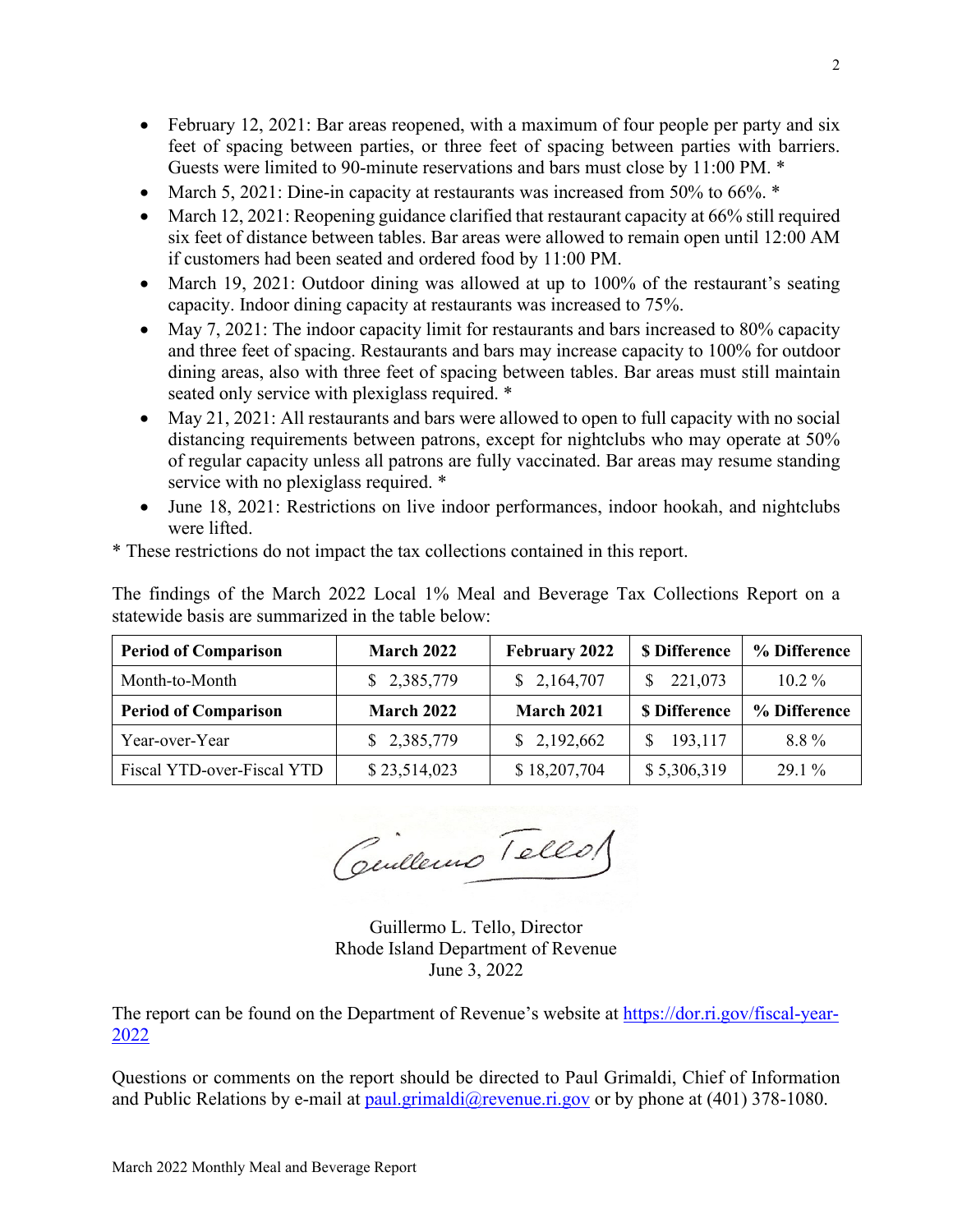### **STATE OF RHODE ISLAND MONTHLY MEAL AND BEVERAGE REPORT Month-to-Month Collections** 3

|                         |                                      |                         | Percent        |              |
|-------------------------|--------------------------------------|-------------------------|----------------|--------------|
|                         | March 2022                           | <b>February 2022</b>    | Change *       | Difference * |
| <b>BARRINGTON</b>       | $\overline{\mathbb{S}}$              | $\overline{\mathbb{S}}$ | $n/a \sqrt{s}$ |              |
| <b>BRISTOL</b>          | 40,509                               | 27,782                  | 45.8%          | 12,727       |
| <b>BURRILLVILLE</b>     | 11,089                               | 20,308                  | $-45.4%$       | (9,219)      |
| <b>CENTRAL FALLS</b>    | 19,152                               | 17,004                  | 12.6%          | 2,148        |
| <b>CHARLESTOWN</b>      | 7,914                                | 5,530                   | 43.1%          | 2,384        |
| <b>COVENTRY</b>         | 38,570                               | 34,633                  | 11.4%          | 3,937        |
| <b>CRANSTON</b>         | 173,706                              | 174,131                 | $-0.2%$        | (425)        |
| <b>CUMBERLAND</b>       | 55,845                               | 44,305                  | 26.0%          | 11,540       |
| <b>EAST GREENWICH</b>   | 66,326                               | 50,263                  | 32.0%          | 16,063       |
| <b>EAST PROVIDENCE</b>  | 86,461                               | 88,887                  | $-2.7%$        | (2, 426)     |
| <b>EXETER</b>           | 10,305                               | 8,462                   | 21.8%          | 1,843        |
| <b>FOSTER</b>           | 1,229                                | 1,222                   | 0.6%           | 7            |
| <b>GLOCESTER</b>        | 7,251                                | 7,194                   | 0.8%           | 57           |
| <b>HOPKINTON</b>        | 3,101                                |                         | n/a            | 3,101        |
| <b>JAMESTOWN</b>        | 4,123                                | 3,859                   | 6.9%           | 264          |
| <b>JOHNSTON</b>         | 71,724                               | 66,815                  | 7.3%           | 4,909        |
| <b>LINCOLN</b>          | 74,937                               | 76,230                  | $-1.7%$        | (1,292)      |
| <b>LITTLE COMPTON</b>   | 2,099                                | 1,858                   | 13.0%          | 241          |
| <b>MIDDLETOWN</b>       | 42,871                               | 48,982                  | $-12.5%$       | (6, 111)     |
| <b>NARRAGANSETT</b>     | 34,705                               | 40,131                  | $-13.5%$       | (5, 426)     |
| <b>NEWPORT</b>          | 133,854                              | 105,270                 | 27.2%          | 28,584       |
| <b>NEW SHOREHAM</b>     | 5,795                                | 5,892                   | $-1.6%$        | (96)         |
| <b>NORTH KINGSTOWN</b>  | 50,142                               | 54,810                  | $-8.5\%$       | (4,668)      |
| <b>NORTH PROVIDENCE</b> | 42,528                               | 48,795                  | $-12.8%$       | (6,267)      |
| <b>NORTH SMITHFIELD</b> | 31,175                               | 31,349                  | $-0.6%$        | (175)        |
| <b>PAWTUCKET</b>        | 94,511                               | 80,346                  | 17.6%          | 14,165       |
| <b>PORTSMOUTH</b>       | 22,725                               | 25,195                  | $-9.8%$        | (2,470)      |
| <b>PROVIDENCE</b>       | 531,270                              | 501,714                 | 5.9%           | 29,556       |
| <b>RICHMOND</b>         | 11,513                               | 9,934                   | 15.9%          | 1,580        |
| <b>SCITUATE</b>         | 5,777                                | 5,173                   | 11.7%          | 604          |
| <b>SMITHFIELD</b>       | 79,828                               | 84,150                  | $-5.1\%$       | (4,322)      |
| <b>SOUTH KINGSTOWN</b>  | 65,445                               | 69,664                  | $-6.1%$        | (4,219)      |
| <b>TIVERTON</b>         | 29,122                               | 29,126                  | $0.0\%$        | (3)          |
| <b>WARREN</b>           | 26,400                               | 18,255                  | 44.6%          | 8,145        |
| <b>WARWICK</b>          | 284,488                              | 231,561                 | 22.9%          | 52,926       |
| WESTERLY                | 111,828                              | 48,387                  | 131.1%         | 63,440       |
| WEST GREENWICH          | 12,439                               | 9,647                   | 28.9%          | 2,792        |
| <b>WEST WARWICK</b>     | 36,856                               | 38,201                  | $-3.5%$        | (1,345)      |
| <b>WOONSOCKET</b>       | 58,164                               | 49,642                  | 17.2%          | 8,522        |
| <b>Total</b>            | $\overline{\mathbb{S}}$<br>2,385,779 | 2,164,707<br>\$         | $10.2\%$ \$    | 221,073      |

\* Cells highlighted in green show the five municipalities with the largest percentage and nominal increases month-to-month, and cells highlighted in red show the five municipalities with the largest percentage and nominal decreases month-to-month.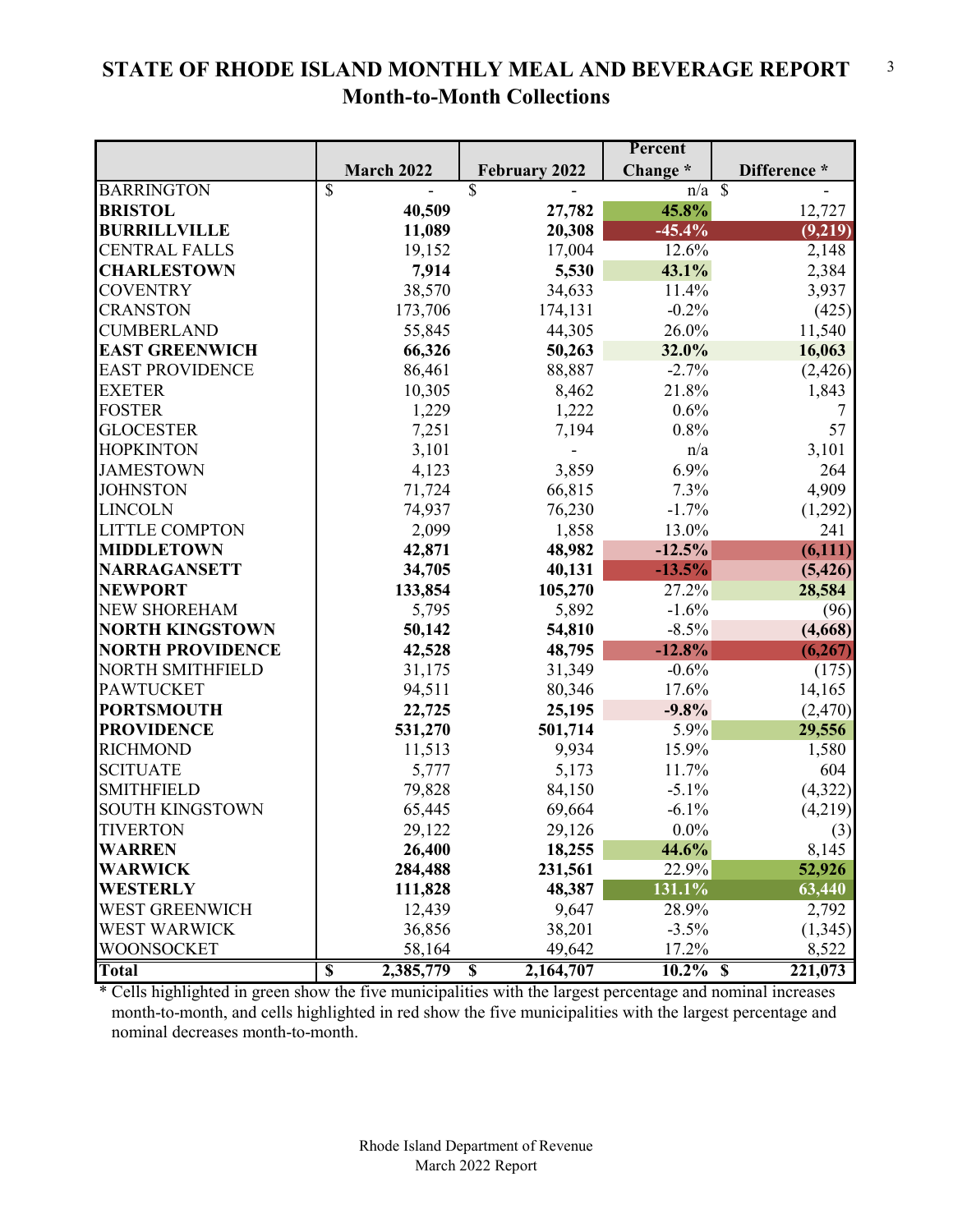#### **STATE OF RHODE ISLAND MONTHLY MEAL AND BEVERAGE REPORT Year-over-Year Collections** 4

|                         |                                      |                                        | Percent             |              |
|-------------------------|--------------------------------------|----------------------------------------|---------------------|--------------|
|                         | March 2022                           | March 2021                             | Change *            | Difference * |
| <b>BARRINGTON</b>       | $\overline{\mathbb{S}}$              | $\overline{\mathbb{S}}$                | $\overline{n/a}$ \$ |              |
| <b>BRISTOL</b>          | 40,509                               | 34,770                                 | 16.5%               | 5,739        |
| <b>BURRILLVILLE</b>     | 11,089                               | 14,698                                 | $-24.6%$            | (3,609)      |
| <b>CENTRAL FALLS</b>    | 19,152                               | 14,900                                 | 28.5%               | 4,252        |
| <b>CHARLESTOWN</b>      | 7,914                                | 4,445                                  | 78.0%               | 3,469        |
| <b>COVENTRY</b>         | 38,570                               | 41,341                                 | $-6.7%$             | (2,771)      |
| <b>CRANSTON</b>         | 173,706                              | 178,346                                | $-2.6%$             | (4,640)      |
| <b>CUMBERLAND</b>       | 55,845                               | 37,769                                 | 47.9%               | 18,076       |
| <b>EAST GREENWICH</b>   | 66,326                               | 52,954                                 | 25.3%               | 13,372       |
| <b>EAST PROVIDENCE</b>  | 86,461                               | 89,245                                 | $-3.1%$             | (2,783)      |
| <b>EXETER</b>           | 10,305                               | 9,158                                  | 12.5%               | 1,147        |
| <b>FOSTER</b>           | 1,229                                | 912                                    | 34.8%               | 317          |
| <b>GLOCESTER</b>        | 7,251                                | 7,045                                  | 2.9%                | 206          |
| <b>HOPKINTON</b>        | 3,101                                | 3,488                                  | $-11.1%$            | (386)        |
| <b>JAMESTOWN</b>        | 4,123                                | 2,646                                  | 55.8%               | 1,477        |
| <b>JOHNSTON</b>         | 71,724                               | 68,811                                 | 4.2%                | 2,913        |
| <b>LINCOLN</b>          | 74,937                               | 54,972                                 | 36.3%               | 19,966       |
| <b>LITTLE COMPTON</b>   | 2,099                                | 1,847                                  | 13.7%               | 252          |
| <b>MIDDLETOWN</b>       | 42,871                               | 52,251                                 | $-18.0\%$           | (9,379)      |
| <b>NARRAGANSETT</b>     | 34,705                               | 33,039                                 | 5.0%                | 1,666        |
| <b>NEWPORT</b>          | 133,854                              | 111,590                                | 20.0%               | 22,263       |
| <b>NEW SHOREHAM</b>     | 5,795                                | 1,949                                  | 197.4%              | 3,846        |
| <b>NORTH KINGSTOWN</b>  | 50,142                               | 45,813                                 | 9.4%                | 4,329        |
| <b>NORTH PROVIDENCE</b> | 42,528                               | 46,487                                 | $-8.5\%$            | (3,959)      |
| <b>NORTH SMITHFIELD</b> | 31,175                               | 28,896                                 | 7.9%                | 2,278        |
| <b>PAWTUCKET</b>        | 94,511                               | 109,953                                | $-14.0\%$           | (15, 442)    |
| <b>PORTSMOUTH</b>       | 22,725                               | 17,706                                 | 28.3%               | 5,019        |
| <b>PROVIDENCE</b>       | 531,270                              | 535,957                                | $-0.9%$             | (4,687)      |
| <b>RICHMOND</b>         | 11,513                               | 11,624                                 | $-0.9%$             | (110)        |
| <b>SCITUATE</b>         | 5,777                                | 6,739                                  | $-14.3%$            | (962)        |
| <b>SMITHFIELD</b>       | 79,828                               | 67,023                                 | 19.1%               | 12,805       |
| <b>SOUTH KINGSTOWN</b>  | 65,445                               | 71,889                                 | $-9.0\%$            | (6, 443)     |
| <b>TIVERTON</b>         | 29,122                               | 26,032                                 | 11.9%               | 3,090        |
| WARREN                  | 26,400                               | 25,316                                 | 4.3%                | 1,084        |
| <b>WARWICK</b>          | 284,488                              | 235,453                                | 20.8%               | 49,034       |
| WESTERLY                | 111,828                              | 48,951                                 | 128.4%              | 62,876       |
| WEST GREENWICH          | 12,439                               | 11,353                                 | 9.6%                | 1,086        |
| <b>WEST WARWICK</b>     | 36,856                               | 33,567                                 | 9.8%                | 3,289        |
| <b>WOONSOCKET</b>       | 58,164                               | 53,726                                 | 8.3%                | 4,438        |
| <b>Total</b>            | $\overline{\mathbb{S}}$<br>2,385,779 | 2,192,662<br>$\boldsymbol{\mathsf{S}}$ | $8.8\%$ \$          | 193,117      |

\* Cells highlighted in green show the five municipalities with the largest percentage and nominal increases year-over-year, and cells highlighted in red show the five municipalities with the largest percentage and nominal decreases year-over-year.